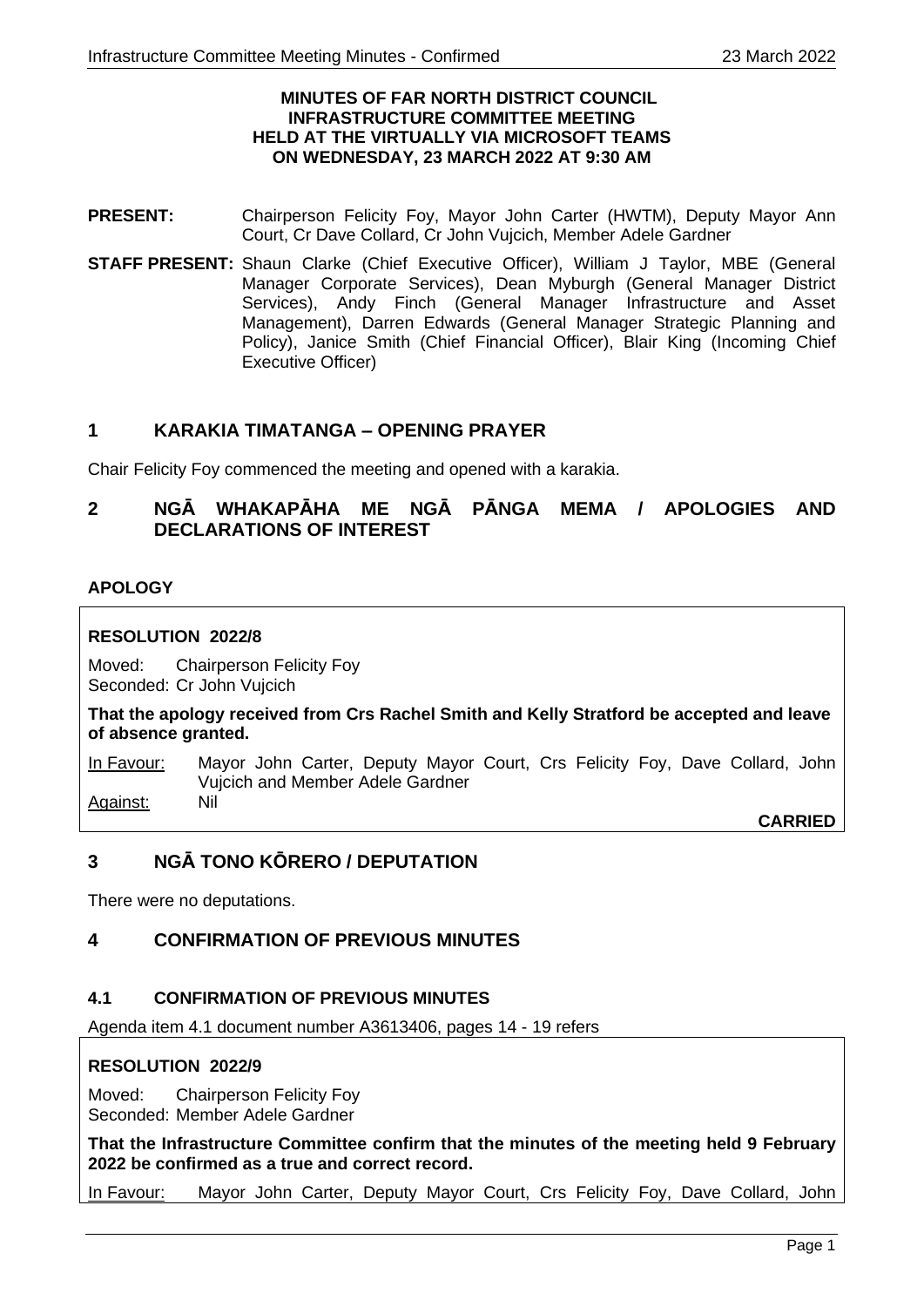Vujcich and Member Adele Gardner Against: Nil

**CARRIED**

## **5 REPORTS**

## **5.1 ECONOMIC AND PRACTICABILITY ASSESSMENT FOR DISCHARGE OF TREATED WASTEWATER TO LAND FROM KAEO WASTEWATER TREATMENT PLANT**

Agenda item 5.1 document number A3572769, pages 20 - 117 refers

#### **RESOLUTION 2022/10**

Moved: Deputy Mayor Ann Court Seconded: Mayor John Carter

**That the Infrastructure Committee recommends to Council that:**

 $1<sub>1</sub>$ **the option of discharging treated wastewater from the Kaeo Wastewater Treatment Plant to land is not pursued at this time as part of the application to replace the resource consents authorising discharge of contaminants from the Kaeo Wastewater Treatment Plant, on the basis that the costs associated with that activity, are assessed as not economically viable.**

**That the Infrastructure Committee notes that:**

- **2. staff will undertake initial engagement with mana whenua and affected landowners to determine the selection of a possible site based on the options presented in the desktop study; and**
- **3. should a possible site(s) be identified, staff prepare a budget request for this Committee to consider making funding available for the site assessment and concept design for the discharging to land from the Kaeo wastewater treatment plant that includes site specific technical, design and cost investigation of this option, in which mana whenua are included.**

In Favour: Mayor John Carter, Deputy Mayor Court, Crs Felicity Foy, Dave Collard, John Vujcich and Member Adele Gardner Against: Nil

**CARRIED**

#### **6 INFORMATION REPORTS**

#### **6.1 FNDC / NTA TRANSPORTATION ACTIVITY UPDATE - FY 2021/22 – 6-MONTH REPORT**

Agenda item 6.1 document number A3612506, pages 118 - 130 refers

#### **RESOLUTION 2022/11**

Moved: Chairperson Felicity Foy Seconded: Deputy Mayor Ann Court

**That the Infrastructure Committee receive the report FNDC / NTA Transportation Activity Update FY 2021/22 – 6-month Report.**

In Favour: Mayor John Carter, Deputy Mayor Court, Crs Felicity Foy, Dave Collard, John Vujcich and Member Adele Gardner Against: Nil

**CARRIED**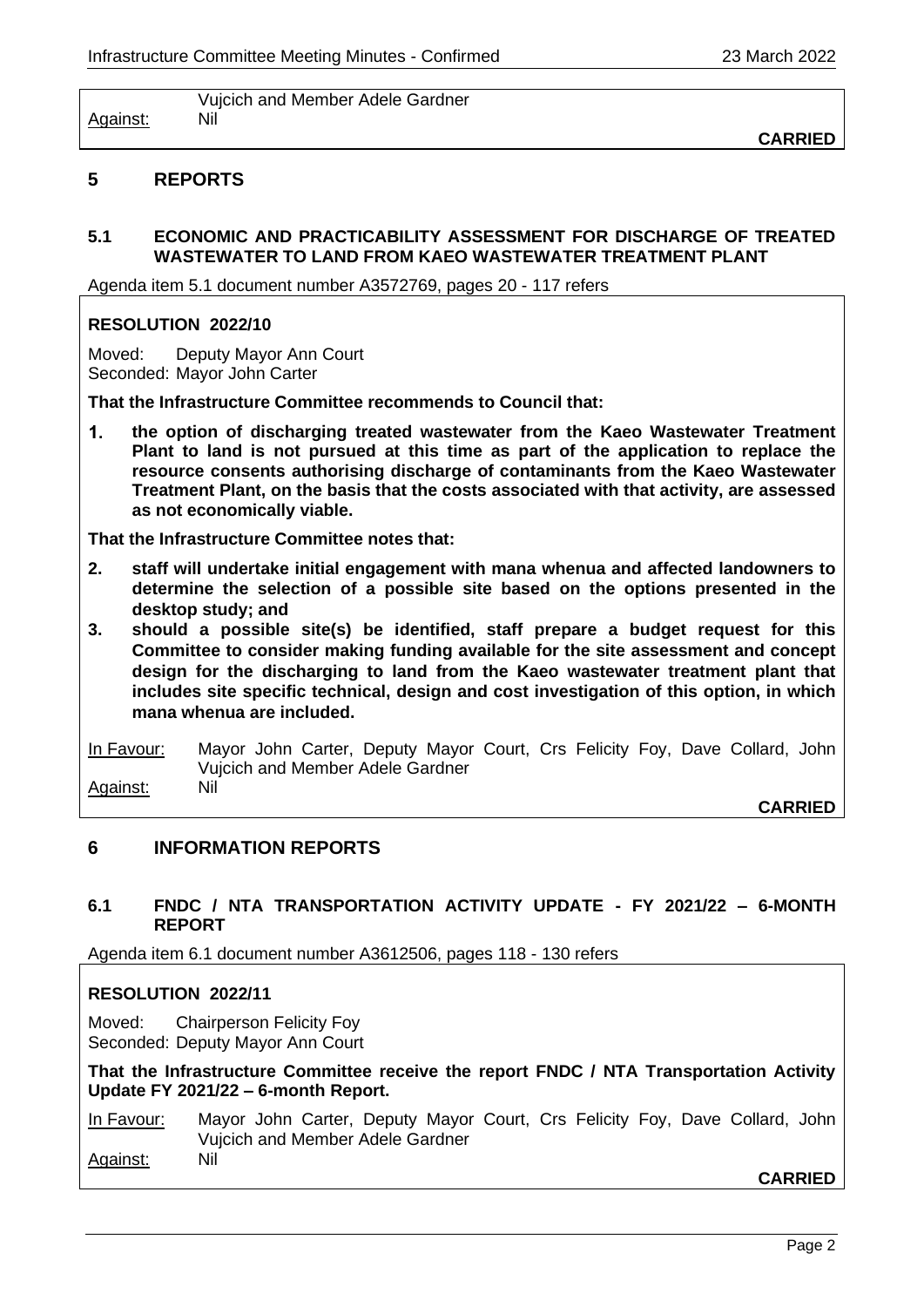The meeting was adjourned from 10:42 am to 11:00 am.

#### **6.2 INFRASTRUCTURE AND ASSET MANAGEMENT (IAM) MONTHLY BUSINESS REPORT FOR JANUARY 2022**

Agenda item 6.2 document number A3612880, pages 131 – 383 refers

## **RESOLUTION 2022/12**

Moved: Chairperson Felicity Foy Seconded: Cr John Vujcich

**That the Infrastructure Committee receive the report "Infrastructure and Asset Management (IAM) Monthly Business Report January 2022".**

In Favour: Mayor John Carter, Deputy Mayor Court, Crs Felicity Foy, Dave Collard, John Vujcich and Member Adele Gardner Against:

**CARRIED**

#### **6.3 INFRASTRUCTURE COMMITTEE ACTION SHEET UPDATE MARCH 2022**

Agenda item 6.3 document number A3621517, pages 384 - 386 refers

#### **RESOLUTION 2022/13**

Moved: Chairperson Felicity Foy Seconded: Mayor John Carter

#### **That the Infrastructure Committee receive the report Action Sheet Update March 2022.**

In Favour: Mayor John Carter, Deputy Mayor Court, Crs Felicity Foy, Dave Collard, John Vujcich and Member Adele Gardner Against: Nil

**CARRIED**

# **7 TE WĀHANGA TŪMATATI / PUBLIC EXCLUDED**

# **RESOLUTION TO EXCLUDE THE PUBLIC**

#### **RESOLUTION 2022/14**

Moved: Chairperson Felicity Foy Seconded: Mayor John Carter

**That the public be excluded from the following parts of the proceedings of this meeting.**

**The general subject matter of each matter to be considered while the public is excluded, the reason for passing this resolution in relation to each matter, and the specific grounds under section 48 of the Local Government Official Information and Meetings Act 1987 for the passing of this resolution are as follows:**

| General subject of each matter<br>to be considered                 | <b>Reason for passing this</b><br>resolution in relation to each<br>matter                                                                                            | Ground(s) under section 48 for<br>the passing of this resolution                                                                                                                                                 |
|--------------------------------------------------------------------|-----------------------------------------------------------------------------------------------------------------------------------------------------------------------|------------------------------------------------------------------------------------------------------------------------------------------------------------------------------------------------------------------|
| 7.1 - Confirmation of Previous<br><b>Minutes - Public Excluded</b> | $s7(2)$ (h) - the withholding of the<br>information is necessary to<br>enable Council to carry out,<br>without prejudice or<br>disadvantage, commercial<br>activities | $s48(1)(a)(i)$ - the public conduct<br>of the relevant part of the<br>proceedings of the meeting would<br>be likely to result in the disclosure<br>of information for which good<br>reason for withholding would |